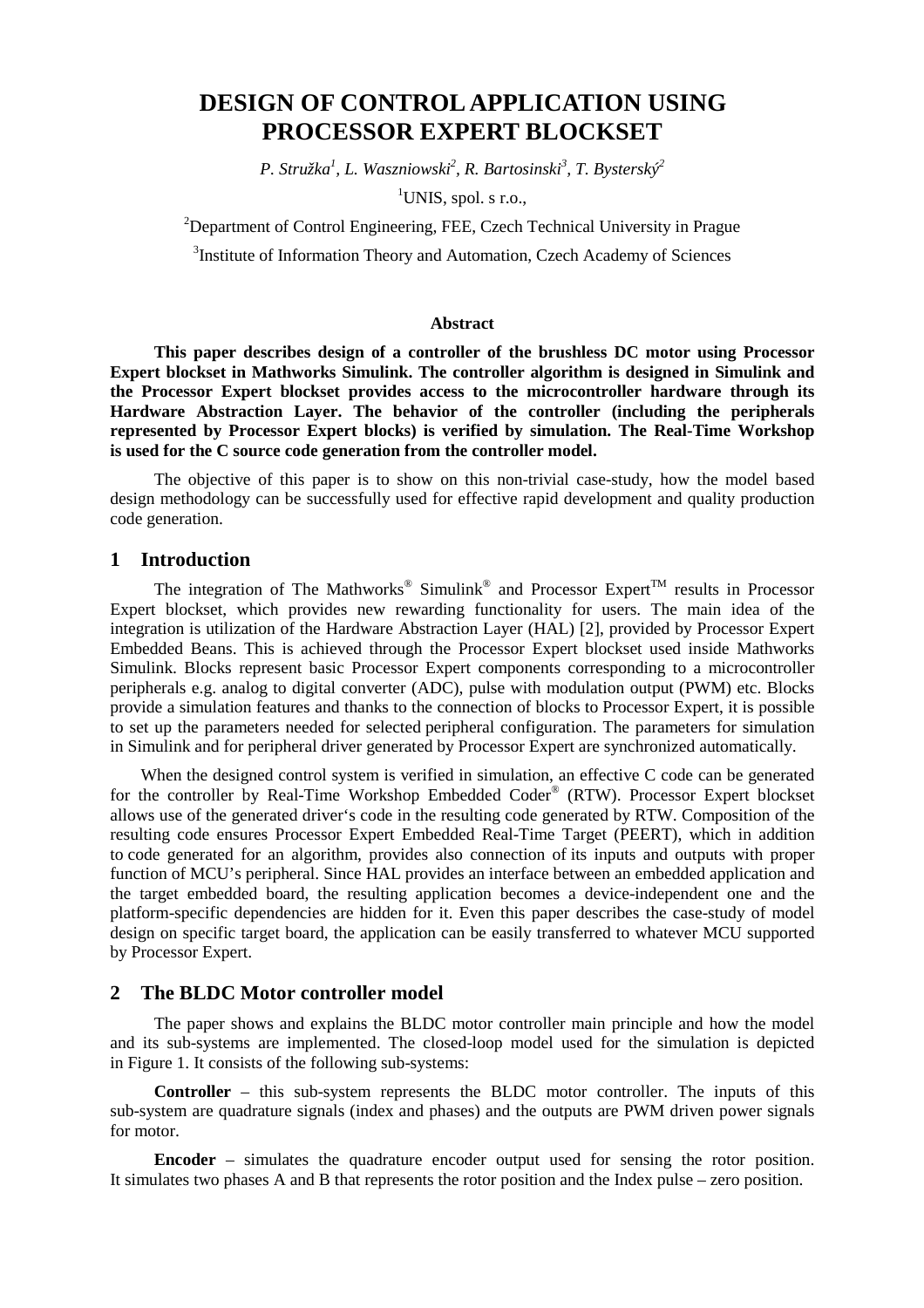**BLDC** – simulates the behavior of the BLDC motor. The inputs of this sub-system are 3 phases from controller (analog power signal voltage) and expected load of the shaft. The outputs are current, voltage, rotor angle, and hall sensor signal. Only the shaft angle is used for control. The other outputs are used for analysis of the motor behavior only.

Load – simulates the torque load of the motor shaft.



Figure 1 BLDC Motor controller model - simulation

The scopes are used for showing the simulated behavior. They show, apart of other things, currents and voltages of motor windings, the shaft angle and the rotation speed.

Notice that only the block Controller represents the designed application that will be later embedded into the microcontroller. The other blocks represent model of the controlled plant and they are necessary for closed loop simulation.

Following chapters describe the sub-models of the BLDC motor controller model shown on the picture above.

#### **2.1 Controller sub-system**

The controller sub-system, depicted in Figure 2, implements the designed control application that will be embedded in microcontroller. In addition to the controller algorithm, it contains Processor Expert (PE) blocks that allow access to the target microcontroller hardware. Also Processor Expert main block is included. It provides configuration of the hardware, required later for the RTW and PE code generation.



Figure 2 BLDC Motor controller sub-model

The input to the controller algorithm (block Ctrl\_Alg) is the rotor angle. It is decoded from quadrature decoded signal (phases A and B and index) by block QuadratureDecoder. QuadratureDecoder represents the microcontroller hardware peripheral decoding electric signals. The electric signals are represented by inputs A, B and Indx for simulation purposes.

The output of the controller algorithm sub-block is required voltage for the motor. This value is input for the PWMMC block. The block PWMMC represents the microcontroller hardware peripheral generating the six-channel complementary pulse-width modulated signals controlling transistors switching the voltage applied on the motor windings. For simulation, the output is mean voltage on each phase.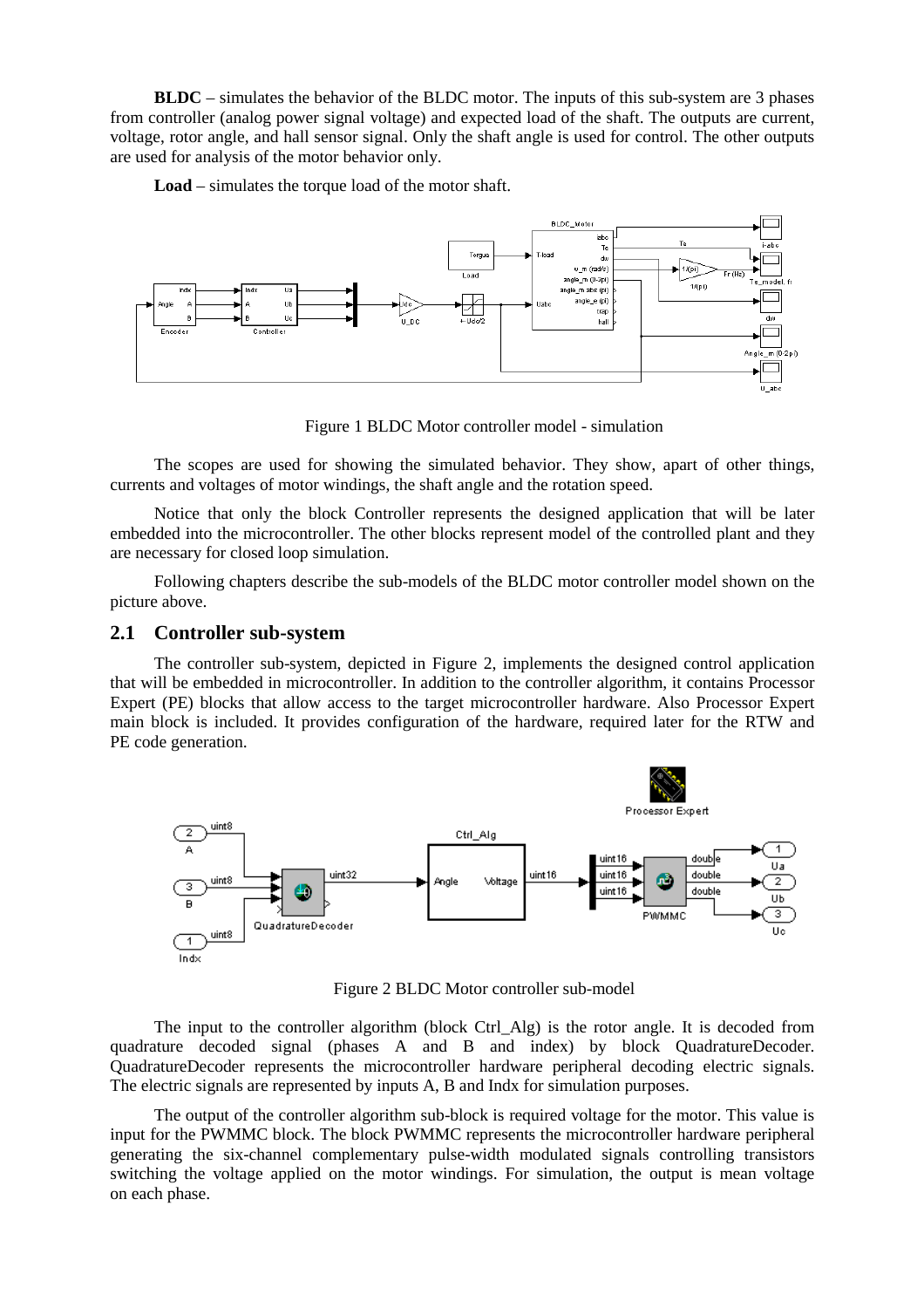The controller algorithm implemented in subsystem Ctrl\_Alg is depicted in Figure 3.



Figure 3 Controller algorithm sub-model

# **2.2 Encoder sub-system**

The encoder sub-system, depicted in Figure 4, is used to simulate the rotor position encoder.



Figure 4 Encoder sub-model

The sub-model implements the algorithm of the phases A and B computation from the shaft angle and the Index pulse generation when in the zero position. The input of the sub-system is given angle of the rotor. The outputs are index, phase A and B.

### **2.3 BLDC motor sub-system**

This sub-system represents mathematical model of the BLDC motor. Inputs of this sub-system are voltage on each of the phases and torque load.

Mathematical model of BLDC motor consist of electrical and mechanical part.

*Electrical part* of the BLDC motor is described by the following equations.

The stator phase voltages  $U_a$ ,  $U_b$ ,  $U_c$  cause currents  $i_a$ ,  $i_b$ ,  $i_c$  in the stator windings.

$$
\frac{d}{dt}\dot{i}_a = \frac{1}{3L_s} \left[ 2v_{ab} + v_{bc} - 3R_s\dot{i}_a + \lambda p\omega_r \left( -2\Phi'_a + \Phi'_b + \Phi'_c \right) \right]
$$
\n
$$
\frac{d}{dt}\dot{i}_b = \frac{1}{3L_s} \left[ -v_{ab} + v_{bc} - 3R_s\dot{i}_b + \lambda p\omega_r \left( \Phi'_a - 2\Phi'_b + \Phi'_c \right) \right]
$$
\n
$$
\frac{d}{dt}\dot{i}_c = -\left( \frac{d}{dt}\dot{i}_a + \frac{d}{dt}\dot{i}_b \right)
$$

where :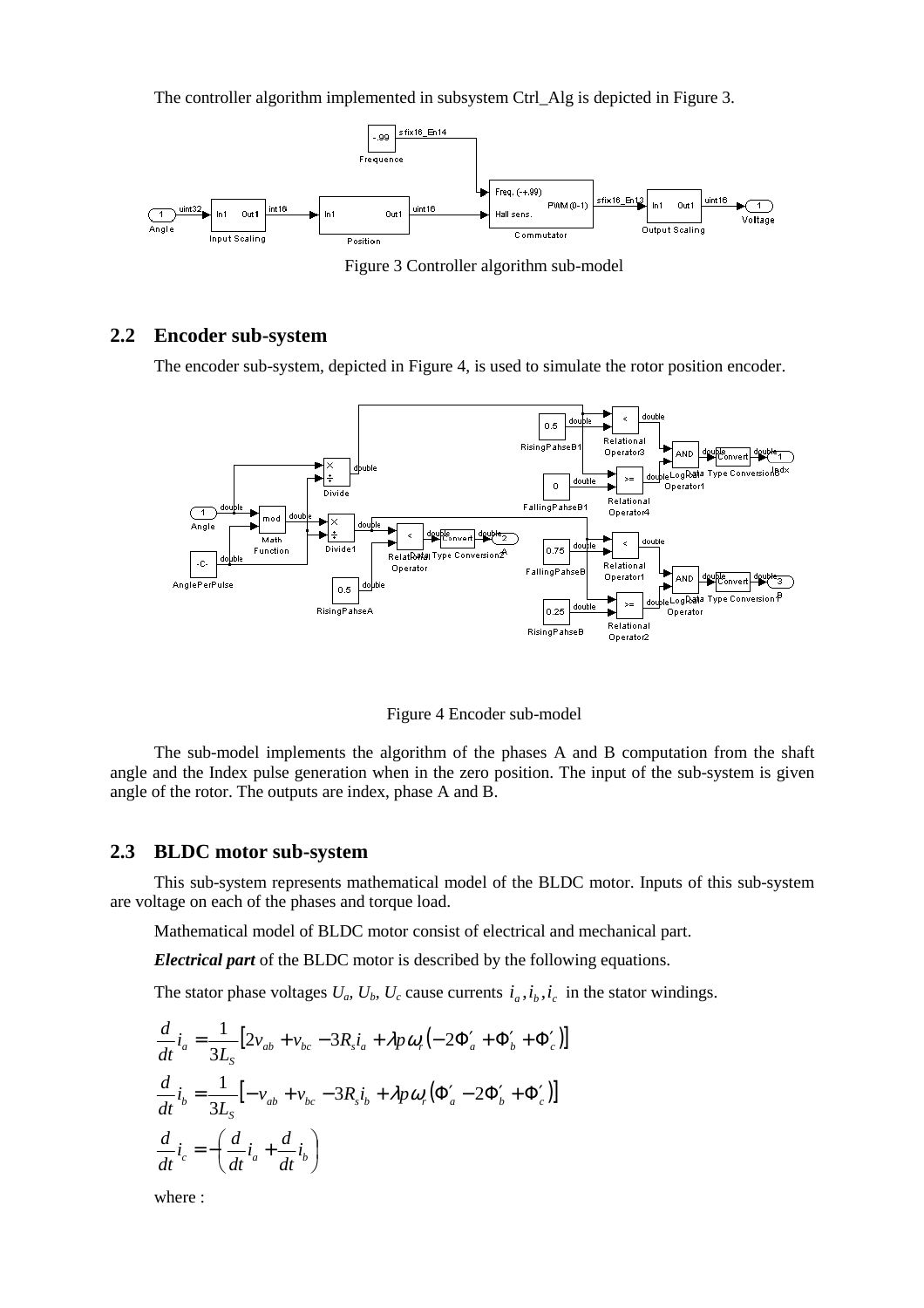| $i_a, i_b, i_c$             | a, b and c phase currents                                                                   |
|-----------------------------|---------------------------------------------------------------------------------------------|
| $\omega_{r}$                | angular velocity of the rotor                                                               |
| $R_{\rm s}$                 | resistance of the stator winding                                                            |
| $V_{ab}$ , $V_{bc}$         | <i>ab</i> and <i>bc</i> phase to phase voltages                                             |
| $L_{\rm s}$                 | inductance of the stator windings                                                           |
| $\Phi_a', \Phi_b', \Phi_c'$ | a, b and c phase electromotive forces (see Figure 5)                                        |
| $\lambda$                   | amplitude of the flux induced by the permanent magnets of the rotor in<br>the stator phases |
| $\boldsymbol{p}$            | number of pole pairs                                                                        |

The phase currents  $i_a$ ,  $i_b$ ,  $i_c$  produce an electromagnetic torque  $T_e$ 



 $T_e = p\lambda(\Phi'_a \cdot i_a + \Phi'_b \cdot i_b + \Phi'_c \cdot i_c)$ 

Figure 5 Distribution of the electromotive force  $\Phi'_a$ ,  $\Phi'_b$ ,  $\Phi'_c$  by rotor angular position  $\theta$ 

*Mechanical part* of the BLDC motor is described by the following equation.

Electromagnetic torque  $T_e$ , shaft mechanical torque  $T_m$  and viscous friction of the rotor  $F$ determine the rotor angular velocity  $\omega_r$  and rotor angular position  $\theta$ .

$$
\frac{d}{dt}\omega_r = \frac{1}{J}(T_e - F\omega_r - T_m)
$$

$$
\frac{d\theta}{dt} = \omega_r
$$

where:

| $\cdot$        | combined inertia of rotor and load          |
|----------------|---------------------------------------------|
| $\overline{F}$ | combined viscous friction of rotor and load |
| $T_{_m}$       | Load mechanical torque on shaft             |
| θ              | rotor angular position                      |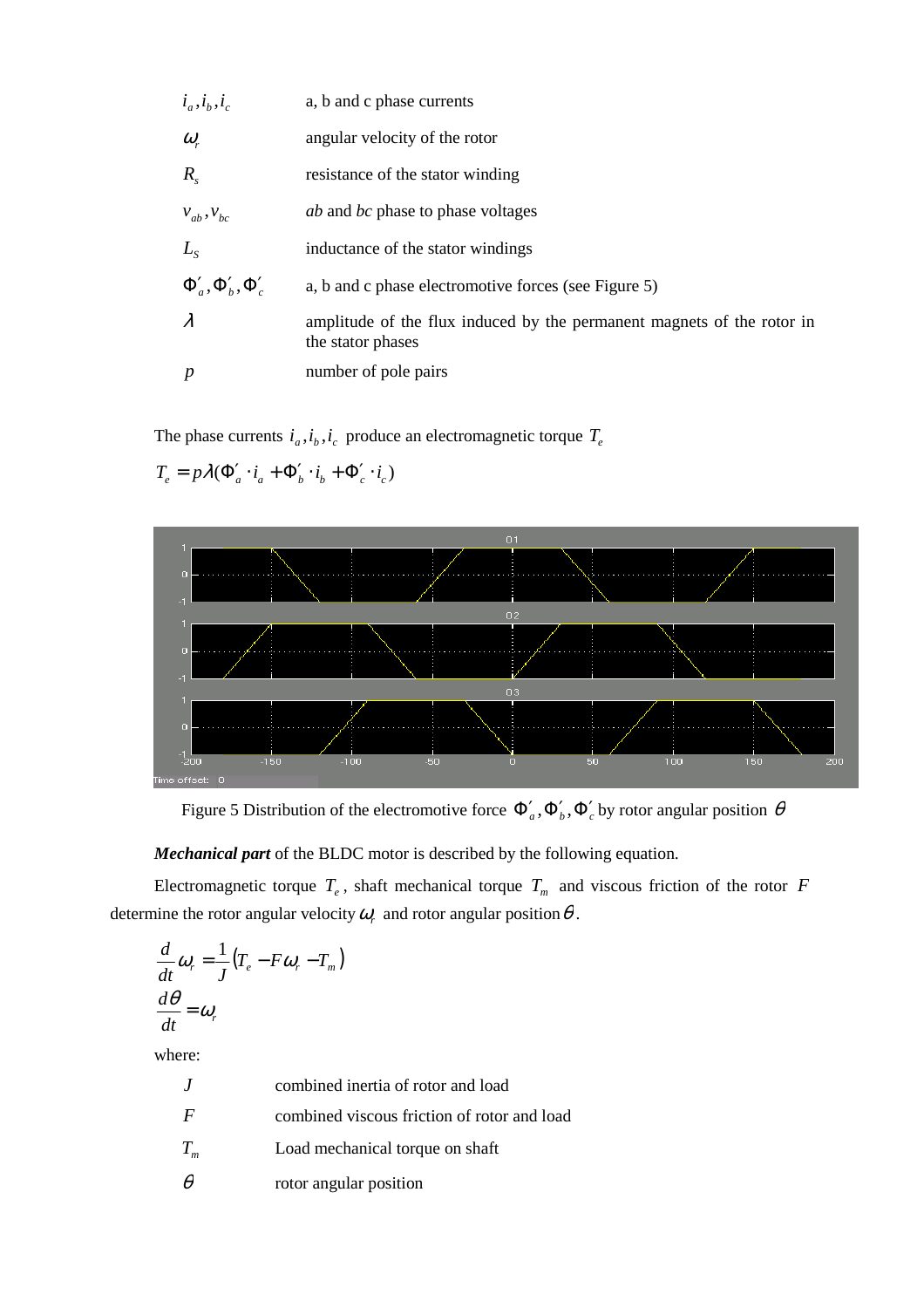The presented equations are implemented in the Simulink model depicted in Figure 6.



Figure 6 BLDC Motor sub-model

#### **3 Simulation**

The simulation is used for the designed controller algorithm verification. Since the simulation model contains also blocks representing the hardware peripherals (QuadratureDecoder and PWMMC) the simulation considers also hardware dependent aspect affecting precision of measurement and output signal generation. For example, the number of pulses of the encoder strongly affects the precision of the shaft angle and the rotation speed measurement.

During the simulation, the scopes show the most interesting signals (see the time diagrams in Figure 7, Figure 8 and Figure 9). The presented experiment shows reaction of the motor quantities on the impulse disturbance of the load torque. It starts at time 1 s and finishes at time 1.5s (see the purple line in Figure 7). The increased load causes decrease of the rotation speed of the shaft (see bottom diagram in Figure 7). As a consequence the currents increase (see Figure 8) since the lower angular velocity causes lower voltages induced by the permanent magnets of the rotor in the stator winding. Higher currents cause higher electromagnetic torque (see the yellow line in the top diagram in Figure 7), which together with the lower friction slightly compensates the decrease of the shaft angular velocity. As a consequence of the angular velocity change, the frequency of the phase voltage commutation is changed (see Figure 9), since it must be synchronous with the rotor rotation.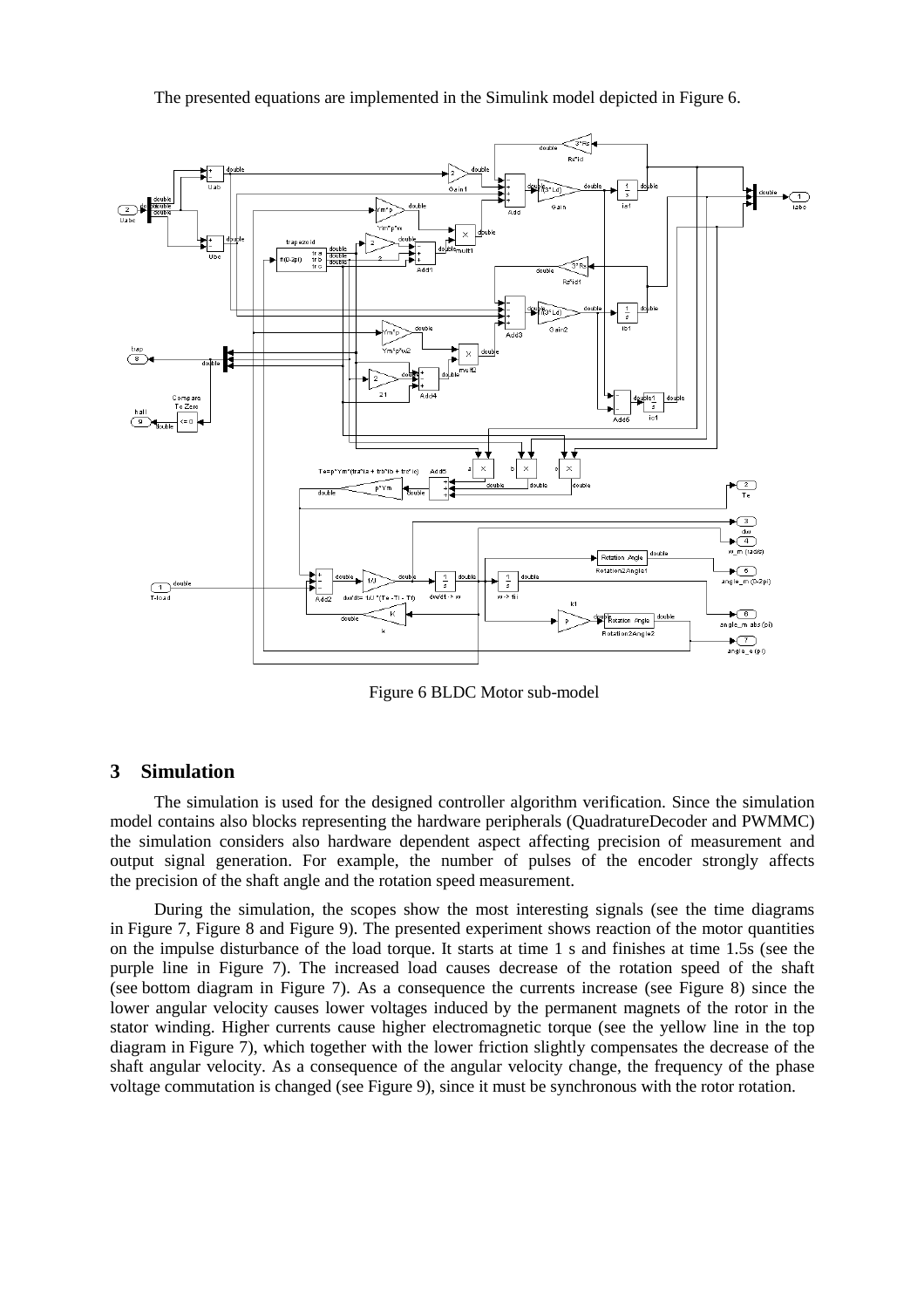

Figure 7 Time diagram of the load torque, the electromagnetic torque and the rotation speed of the shaft



Figure 8 Time diagram of currents of motor winding



Figure 9 Time diagram of voltage applied on motor winding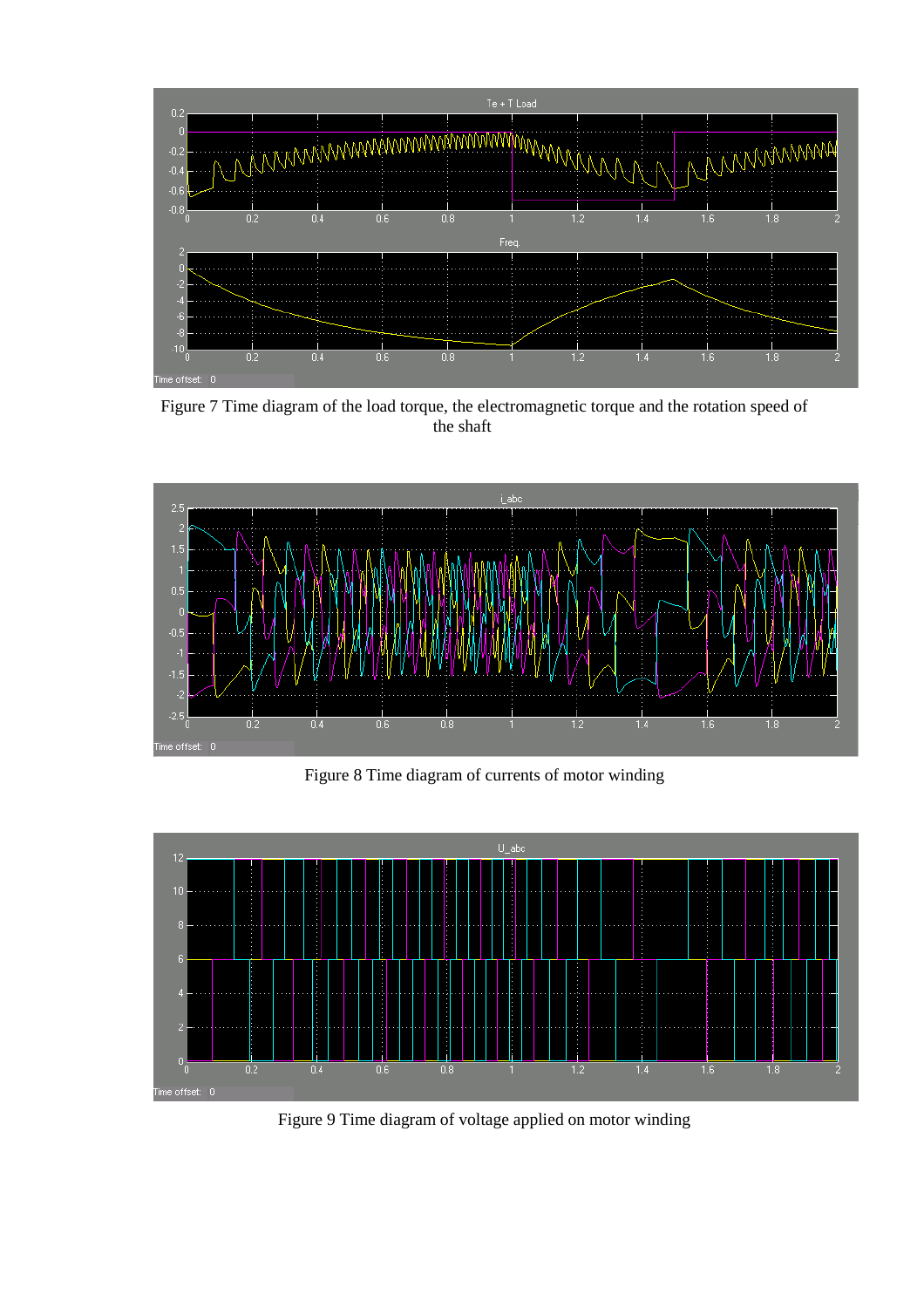# **4 Code Generation**

For the code generation, the Controller sub-system is used only. It's possible to generate the source code of the controller algorithm using Real-Time Workshop. The Processor Expert Real-Time Embedded Target (PEERT) must be set and it is used for generating the source code and setting-up the Processor Expert project. The PEERT uses fixed step solver type with 1/5000 s sample time.

Processor Expert allows microcontroller hardware configuration with respect of the design setup. According to these settings, it generates the source code of the microcontroller initialization and all used peripheral drivers.

The resulting project then consists of the following parts (generated code):

- Processor Expert generated code
	- o Code for the target device peripherals
	- o CPU initialization
	- o Beans' peripheral drivers
	- o Make file and other needed files generated
- Real-time Workshop generated code
	- o Code for model algorithm

All the generated code is included into the Processor Expert project. Processor Expert also allows invoking of the command line compiler tools.

# **5 Application testing**

The application is tested on real hardware. The Freescale 56F8346EVM target board with DSC controller and EVM Motor Kit is used for driving the BLDC motor. The following picture shows the photo of the hardware configuration:



Figure 10 BLDC Motor controller configuration

The picture shows motor (on top), 56F8346EVM evaluation module (on right) and power daughter board (on left).